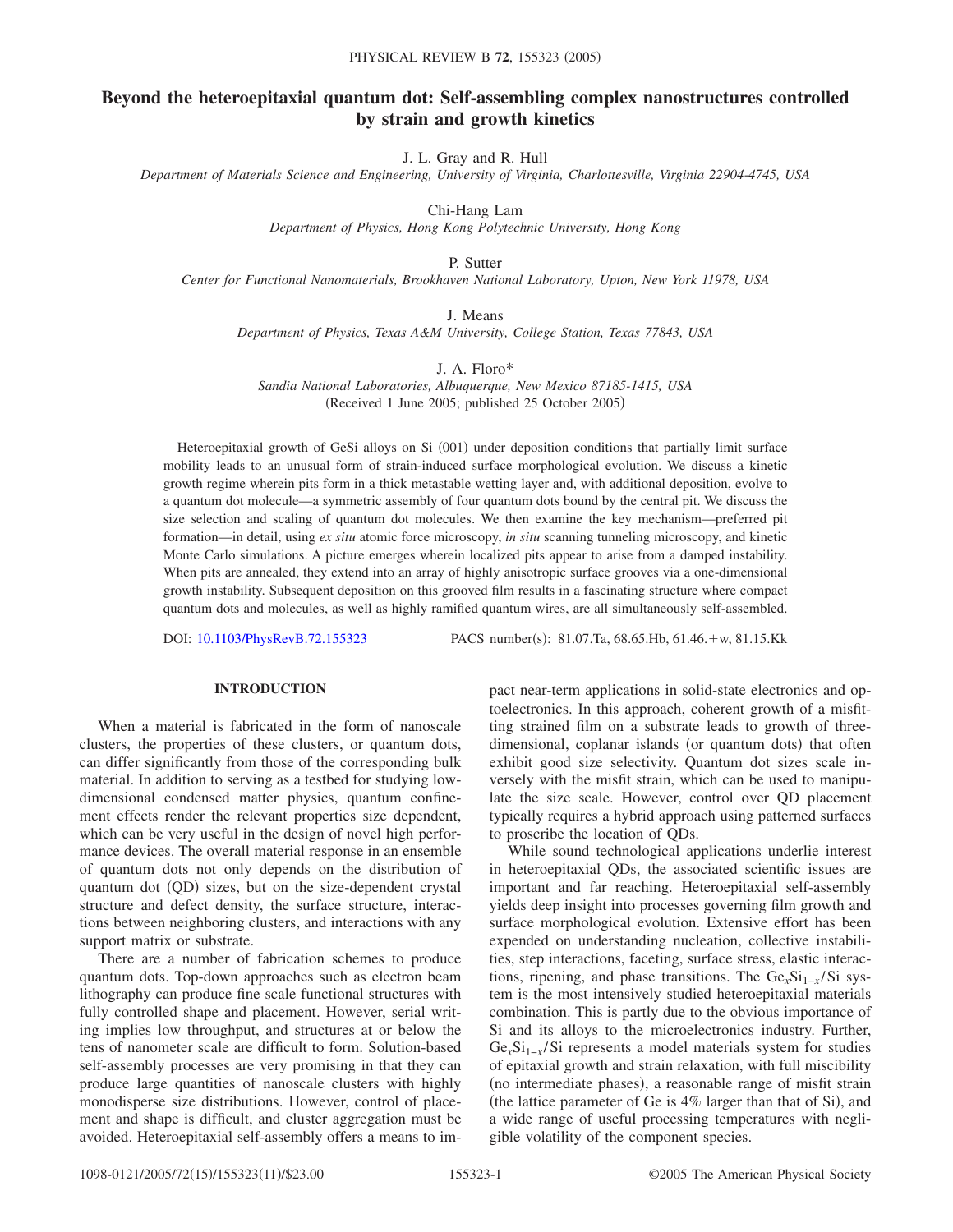



Figure 1 shows a process phase space for molecular beam epitaxial (MBE) growth of strained Ge<sub>x</sub>Si<sub>1−*x*</sub> alloys on Si (001). The axes are deposition temperature  $(T_{\text{dep}})$ , deposition rate  $(R_{\text{dep}})$ , and mass-equivalent film thickness  $(h_f)$ . The Ge fraction has been fixed at  $x=0.3$  in this diagram. Much progress has been made on understanding the evolution of quantum dots in the "near-to-equilibrium" regime of high  $T_{\text{dep}}$  and low  $R_{\text{dep}}$ . Much less is understood about morphological evolution in kinetically limited growth regimes. In this paper we will show that MBE growth in the low  $T_{dep}$  and high  $R_{\text{dep}}$  regime, along with intermediate annealing steps, can be used to self-assemble potentially useful structures as indicated in Fig. 1, in the regime labeled "kinetically limited." These include not only individual quantum dots, but also fourfold quantum dot molecules (QDMs) and highly anisotropic quantum wires. Importantly, we will show that all these structures, from compact to ramified, can be selfassembled simultaneously, offering a route to self-assembled fabrication of the elements of a quantum nanocircuit. The key mechanism that underlies formation of this rich array of structures is the preferred self-assembly of pits instead of islands in the kinetically limited regime.

## **EXPERIMENTAL DETAILS**

GeSi alloy films were grown using electron beam coevaporation in a custom-design molecular beam epitaxy

(MBE) chamber. Evaporation sources were 40 cc monolithic starter sources with 99.999% initial purity. The base pressure of the chamber was below  $1 \times 10^{-10}$  Torr, but with a pressure of  $1-2 \times 10^{-8}$  Torr during deposition, primarily due to hydrogen, but also with some (less than  $1 \times 10^{-9}$  Torr partial pressure) CO,  $CO_2$ , and  $CH_4$ . Partial pressures of  $O_2$  and  $H_2O$  remained below  $1 \times 10^{-10}$  Torr. Deposition rates were controlled using calibrated quartz crystal oscillators; stoichiometry was typically within  $\pm 2$  at. %, and total thickness was accurate to better than 10%. Sample heating was by radiative transfer from a nude W filament and the sample temperature was monitored using a pyrometer, with an absolute temperature accuracy of about 25 °C.

The substrates were diced from undoped Si (001) wafers, with a miscut no greater than  $0.1^{\circ}$ , to dimensions  $0.5$  in.  $\times$  1.5 in.  $\times$  0.012 in. thick. Cleaning for epitaxy involved chemical formation of a non-stoichiometric oxide that was ultimately removed by *in situ* desorption just before buffer growth. All chemicals were clean-room electronic grade and the rinse water was flowing, ultrafiltered 18  $\text{M}\Omega$  deionized water. After dicing, the substrates were first subjected to solvent degreasing, both in ultrasonic (2-propanol and acetone) and at elevated temperatures (trichloroethylene at 80 $\degree$ C). Next, residual hydrocarbons were removed using an exothermically heated 4:1  $H_2SO_4$ :  $H_2O_2$  mixture. Trace transition metals were then removed using the sequence: etch in 1:1:4 HCl:  $H_2O_2$ :  $H_2O$  at 80 °C, rinse, oxide removal in 7:1 buffered oxide etch, which was repeated three times. The final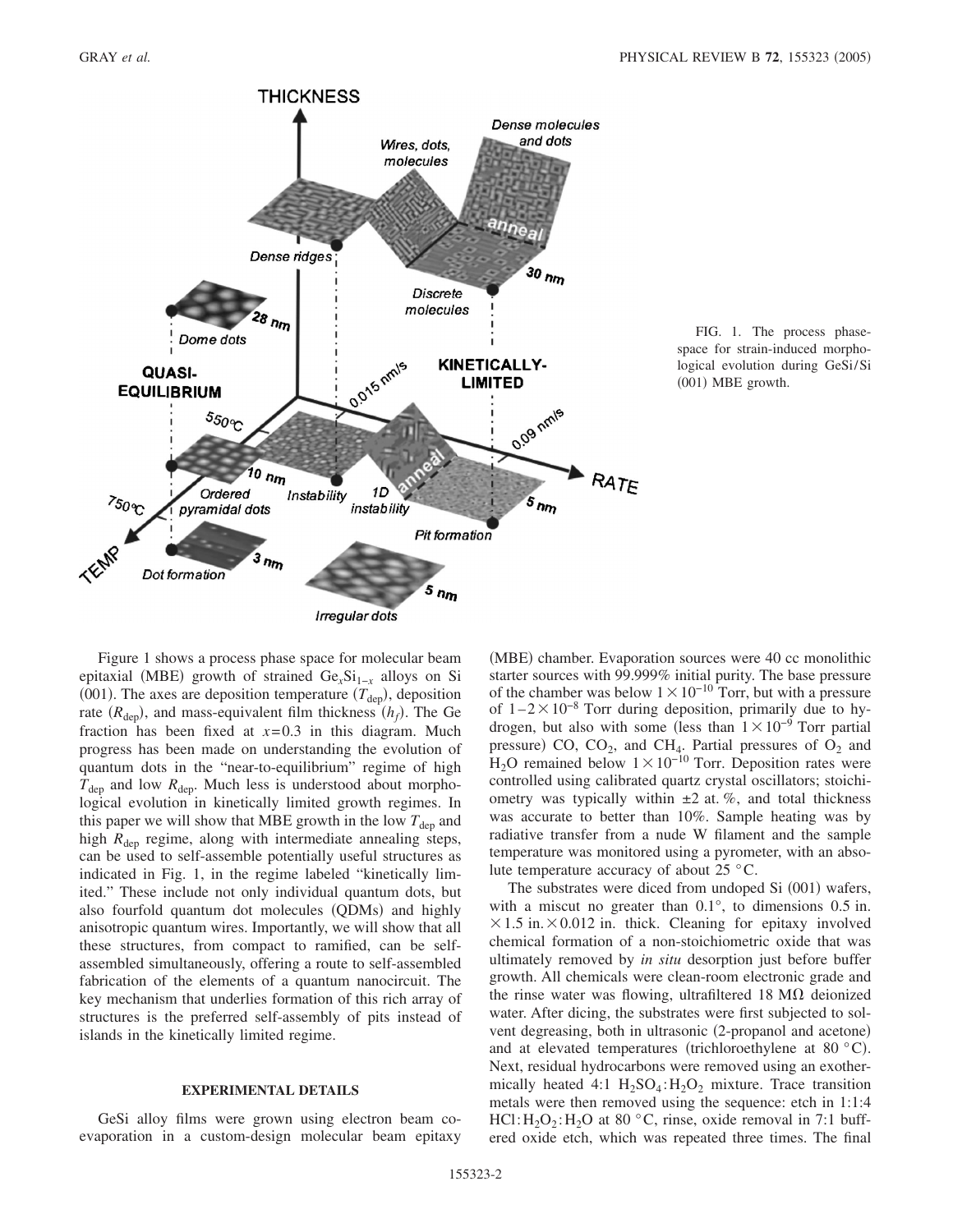chemical oxide was formed using a  $3:1:1$  HCl:  $H_2O_2$ :  $H_2O$ solution at 80  $^{\circ}$ C, followed by an extensive rinse, N<sub>2</sub> blow dry, after which the sample was immediately mounted to a Mo platen and pumped down in the MBE load lock.

After transfer into the growth chamber, samples were degassed by ramping from room temperature to 630 °C over 14–20 h. Oxide desorption occurred during 820 °C annealing for 15 min, with continuous monitoring of the surface structure using reflection high-energy electron diffraction (RHEED). A Si buffer layer was grown 100-nm thick at 750 °C, using a low/high/low sequence for the deposition rate. The RHEED pattern after buffer growth, monitored along the  $\langle 110 \rangle$  azimuth, typically consisted of a Laue circle of intense spots at both integral and half-order positions, characteristic of a smooth,  $2 \times 1$  reconstructed surface.

*Ex situ* measurements of morphology were performed using contact atomic force microscopy (AFM) using a Park Scientific Autoprobe CP. AFM images throughout this article are shown in a projected three-dimensional (3D) perspective mode, i.e., in plan view but with shadowing and reflections from an external light source that help highlight morphology. As a result, the grayscale is not a true height scale. However, in instances where relative feature heights are important, corresponding line profiles are shown. Select samples were characterized by transmission electron microscopy (TEM) using a JEOL 2000 FX.

## **KINETICALLY LIMITED SELF-ASSEMBLY**

Growth of Ge<sub>x</sub>Si<sub>1−*x*</sub> alloys, with *x*=0.2–0.3, temperatures of 750 °C and deposition rates of order 0.1 monolayers/sec (ml/s), results in formation of quantum dots that follow a well-established sequence.<sup>1,2</sup> This is the "quasiequilibrium" regime noted in Fig. 1. For the first 1.5–2 nm, a planar wetting layer grows, but with a rapid increase in step density that eventually leads to the formation of a dense array of pyramidal islands bound by  ${105}$  facets. Formation of the dense array at low Ge fraction (low misfit strain) is thought to occur via a barrierless surface instability, followed by the onset of faceting on  $\{105\}$ .<sup>3-6</sup> Additional deposition leads to stabilization of the pyramidal shape, subsequent enlargement of the pyramids from the flux, and ripening and spatial ordering enhanced by elastic repulsion.<sup>7,8</sup> Eventually the pyramids reach a critical volume, whereupon they can transform into dome clusters that relieve additional strain by virtue of their higher aspect ratio, here defined as the ratio of island height to island diameter. $9-11$  Finally, with further deposition, misfit dislocations enter the islands, $<sup>2</sup>$  and eventually the film</sup> becomes continuous and strain relaxed. This basic sequence is observed over most of the alloy composition range, where larger Ge content leads to smaller quantum dot length scales.<sup>2-4</sup> At near-unity Ge fraction (4% misfit strain), similar morphological transitions still occur, but the initial formation of pyramids may now arise from a true nucleation process since the critical transition volume is small enough to be accessible via thermal fluctuations.12

Figure 2 shows the effect of changing the deposition conditions, for  $x=0.3$ . In Fig. 2(a),  $T_{\text{dep}}$  is lowered to 550 °C, but  $R_{\text{dep}}$  is kept relatively low, at about 0.1 ml/s. The



FIG. 2.  $Ge_{0.3}Si_{0.7}$  films growth at 540–550 °C. (a)  $R_{dep}$  $= 0.015$  nm/s,  $h_f = 5$  nm; (b)  $R_{\text{dep}} = 0.015$  nm/s,  $h_f = 30$  nm; (c)  $R_{\text{dep}} = 0.09 \text{ nm/s}, h_f = 5 \text{ nm}$ ; (d)  $R_{\text{dep}} = 0.09 \text{ nm/s}, h_f = 30 \text{ nm}$ . AFM images are  $2 \times 2 \mu$ m.

5-nm-thick film shown in Fig.  $2(a)$  exhibits a mounded morphology characteristic of the instability demonstrated using real-time LEEM in Refs. 3 and 4 Further deposition to a thickness of 30 nm, shown in Fig. 2(b), leads to an array of "huts"—ramified islands with  ${105}$  facets in a dense, interlaced array. Note that the troughs between ridges do not reach the Si buffer—there is a thick, metastable wetting layer below that can actually continue to increase in thickness with further deposition.<sup>2</sup> Thus the effect of lowering  $T_{den}$  from 750 to 550 °C, keeping  $R_{\text{dep}}$  fixed at 0.1 ml/s is (1) to reduce roughening rates so that larger mass-equivalent film thicknesses are required for 3D roughening to proceed and (2) to retard the ability of islands to obtain the compact structure (e.g., true pyramids rather than huts) on a stable wetting layer, which would most efficiently relieve strain. These effects arise due to limitations on adatom (more precisely, addimer) mobility.

A more dramatic change occurs when the deposition rate is increased to about 0.6 ml/sec for  $T_{dep} = 550$  °C. Under these conditions a flat, metastable wetting layer grows to nearly 5-nm thickness, shown in Fig. 2(c). Now the initial 3D roughening occurs in the form of isolated, compact pits. With additional growth to  $30$  nm, Fig.  $2(d)$ , the structures enlarge, and the material ejected from the pit nucleates cooperatively<sup>13</sup> around the edges, forming a quantum dot molecule (QDM)—a fourfold symmetric grouping of islands bound to a central  $\{105\}$ -faceted pit.<sup>14</sup> This is the key result: under appropriate kinetically-limited growth conditions we discovered a regime in which pit formation is the preferred mechanism for strain relief, $15$  and this dramatically affects morphological evolution during subsequent growth or annealing. In what follows, we try to better understand the origins of this self-assembly behavior, and to further control and manipulate the process to create potentially functional structural arrays.

#### **Quantum dot molecules**

In order to better motivate our investigation of the origins of pit formation, we first discuss the structure that results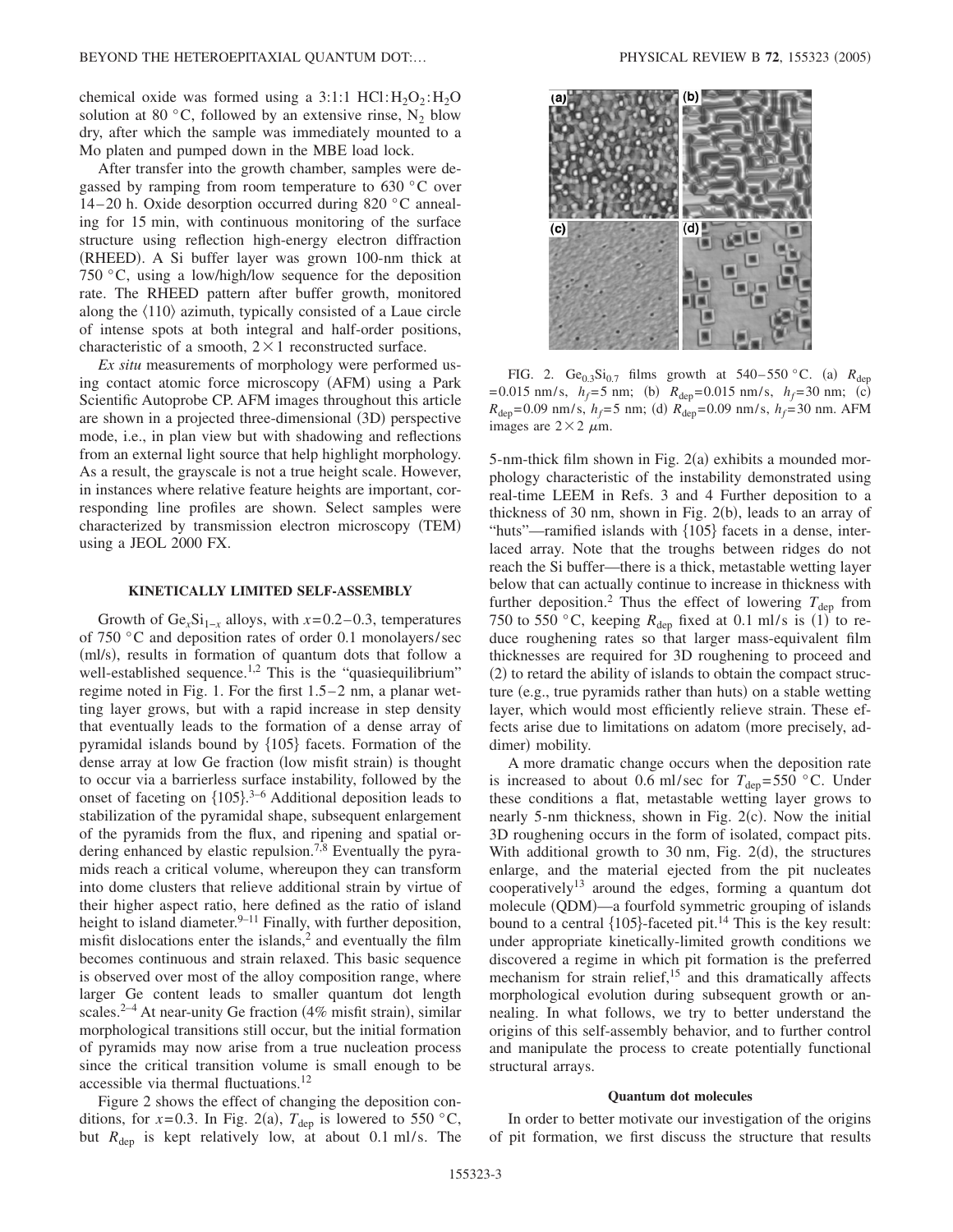

FIG. 3. Close-up images of QDMs at progressive stages of evolution. AFM images are  $0.5 - \mu m$  wide. The labels in each image are for reference to Fig. 4.

from preferred pit formation—the QDM. Figure 3 shows a montage of AFM images from QDMs at progressive stages of formation, while Fig. 4 shows corresponding AFM linescans and surface angle profiles, obtained as the arctan  $(dZ/dx)$  of the linescan data, where *Z* is the height coordinate and  $x$  is the lateral coordinate. Figure  $3(a)$  shows an immature QDM—four discrete islands are forming about the central pit, but the linescan data shows that faceting has not



FIG. 4. (a) Line profiles through the QDMs in Fig. 3. On the left side, the profiles are drawn offset to represent the film thicknesses at which they occur, thus the bottom of the plot represents the heterointerface [note that two of the QDMs (a) and (c) in Fig. 3 occurred in the same 20-nm-thick film]. On the right side, the bottoms of the pits have been aligned, to better illustrate the shape evolution. (b) The surface angle relative to (001) from the linescan data. Diamonds from QDM (a), open circles from QDM (b), and closed circles from QDM (c).



FIG. 5. The two states of a QCA cell comprised of four proximal quantum dots, two of which contain excess charge (gray circles).

yet developed (more on this in the next section). At a later stage of growth, the QDM does obtain the  $11^{\circ}$  angled  $\{105\}$ facets on the interior walls of the pits, although the exterior walls are not faceted. In Fig.  $3(b)$  the islands are still discrete, while in Fig.  $3(c)$  the islands have joined to form a continuous wall. We refer to this structure as the mature QDM.

One application to which the QDM geometry naturally lends itself is the quantum cellular automata (QCA) architecture, $16,17$  whose basic concept is illustrated in Fig. 5. Extra charge in four closely spaced quantum dots will adopt one of two bistable configurations due to Coulomb repulsion, representing the two states of digital logic. Switching between states requires tunneling between adjacent dots in the cell. Logic gates can be constructed simply by an appropriate geometric alignment of cells that interact electrostatically, without the need for internal interconnects. The potential advantages of this architecture with respect to conventional Si CMOS are much lower power-delay products, and the potentially simpler interconnect schemes. One significant disadvantage is the extremely challenging lithographic requirements for practical realization of this architecture, as the dot dimensions, and even more critically the dot separations, have to be tens nanometers or less for operation at anything other than cryogenic temperatures. The configuration of the semiconductor QDM is clearly relevant to the QCA architecture, provided that a number of stringent requirements can be met, including geometric alignment of QDMs, suitable doping, carrier localization, surface passivation, narrowly distributed QDM distributions, and size scale reduction. We discuss the latter two issues next.

We showed previously that QDMs exhibit strong size selection.<sup>18</sup> As shown in Fig. 6, the QDM lateral (and vertical) dimensions become fixed at film thicknesses near 20 nm, and the distribution changes very little with additional deposition to over 50 nm thickness, or with annealing at  $T_{\text{dep}}$ . This implies that QDMs formed, for instance, at 20 nm, do not further enlarge as additional deposition occurs. In turn, this implies perfectly conformal growth of the QDMs once they have become stable. Empirically, size stagnation is obtained when the mature QDM structure, with its continuous bounding wall, is achieved. This apparent stability does not arise from any aspect of the energetics; we hypothesized that the formation of the bounding wall prevents escape of adatoms in the pit, thereby preventing further growth of the QDM.18

However, we have recently analyzed the mass conservation associated with QDMs, and the result suggests that the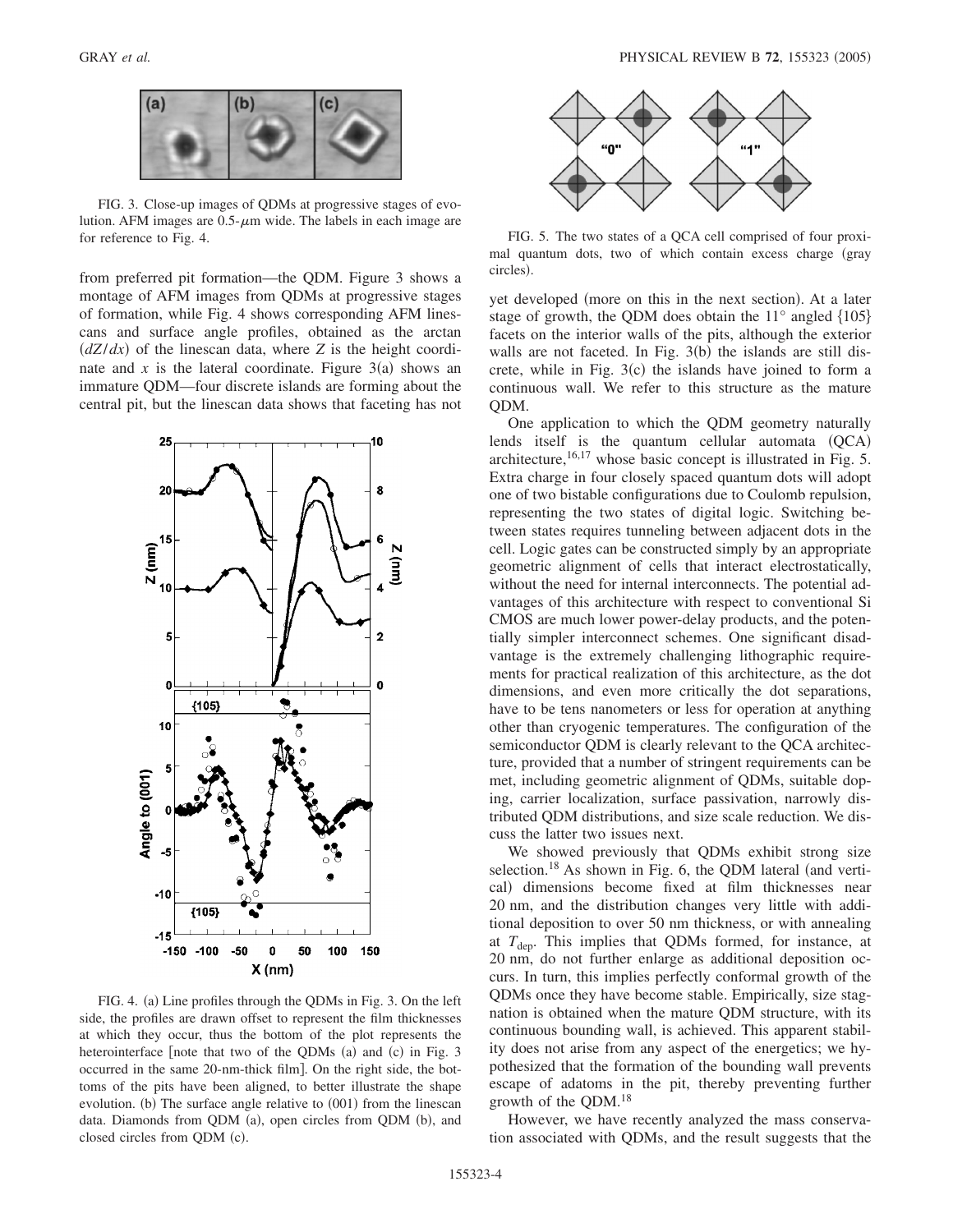

FIG. 6. Lateral size histograms for QDMs for various film thicknesses, including the effects of annealing.

simple explanation for growth stagnation due to efficient adatom trapping within the pit is incomplete. From the AFM data we compare the volume of the islands in a QDM to the missing volume of the QDM pit. This requires determination of a baseline height associated with the "flat" regions of the film away from the QDM, as shown in Fig.  $7(a)$ , and the resulting volume measurements are quite sensitive to this baseline. Proceeding nonetheless, Fig. 7(b) shows the volume of the islands (or walls) vs the pit volume (and the volume of the shallow trenches which often surround QDMs). The data indicate that the volume in the islands is nearly 3 times larger than the pit+trench volume. This effect is larger than any error associated with baseline determination—in Fig.  $7(a)$ , the dotted baseline is that required in order to make the volume of the pit and trench equal to the island volume. This is clearly much higher than the true mean surface height.

Another source of error is tip convolution, which will exacerbate the island size relative to the pit size. However, we performed a simple convolution analysis treating the tip as a hemisphere and treating the QDM as an ideally faceted



FIG. 7. (a) A linescan through a QDM defining the baseline height (solid line at  $Z=0$ ) used for measurement of the volume of the islands (shaded above) and pit (shaded below). The dashed line shows the baseline required in order for the island volume to equal the pit+trench volume. Note that the volume measurements were done on the full 3D AFM data, not the linescan. (b) the volume in the "hill" (or islands) vs the volume in the pit (and trenches if they exist). The slope is 2.7, and typical error bars are shown for select data points. The inset magnifies the measurements in the small volume regime.

 ${105}$  structure. The result shows that for tip convolution to create an apparent  $2 \times$  increase in island volume to pit volume, the tip radius must equal the lateral dimension of the QDM itself, of order 250 nm. Since our tips have a nominal radius less than 20 nm, we believe that tip convolution cannot account for the mass nonconservation shown in Fig. 7(b).

Excess mass in the QDM islands implies that material is incorporated in the islands from the surrounding film (beyond that associated with the trench). While this is not surprising, it does complicate our analysis of the size selection empirically exhibited by QDMs. Even if adatoms landing in the pit cannot escape due to the continuous wall, this effect will not prevent attachment of atoms to the outer wall from the surrounding wetting layer regions, which would permit continuous enlargement of the islands at fixed pit size. Since we do not observe this, another effect must contribute to size selection. We speculate that the QDMs enlarge by mass ad-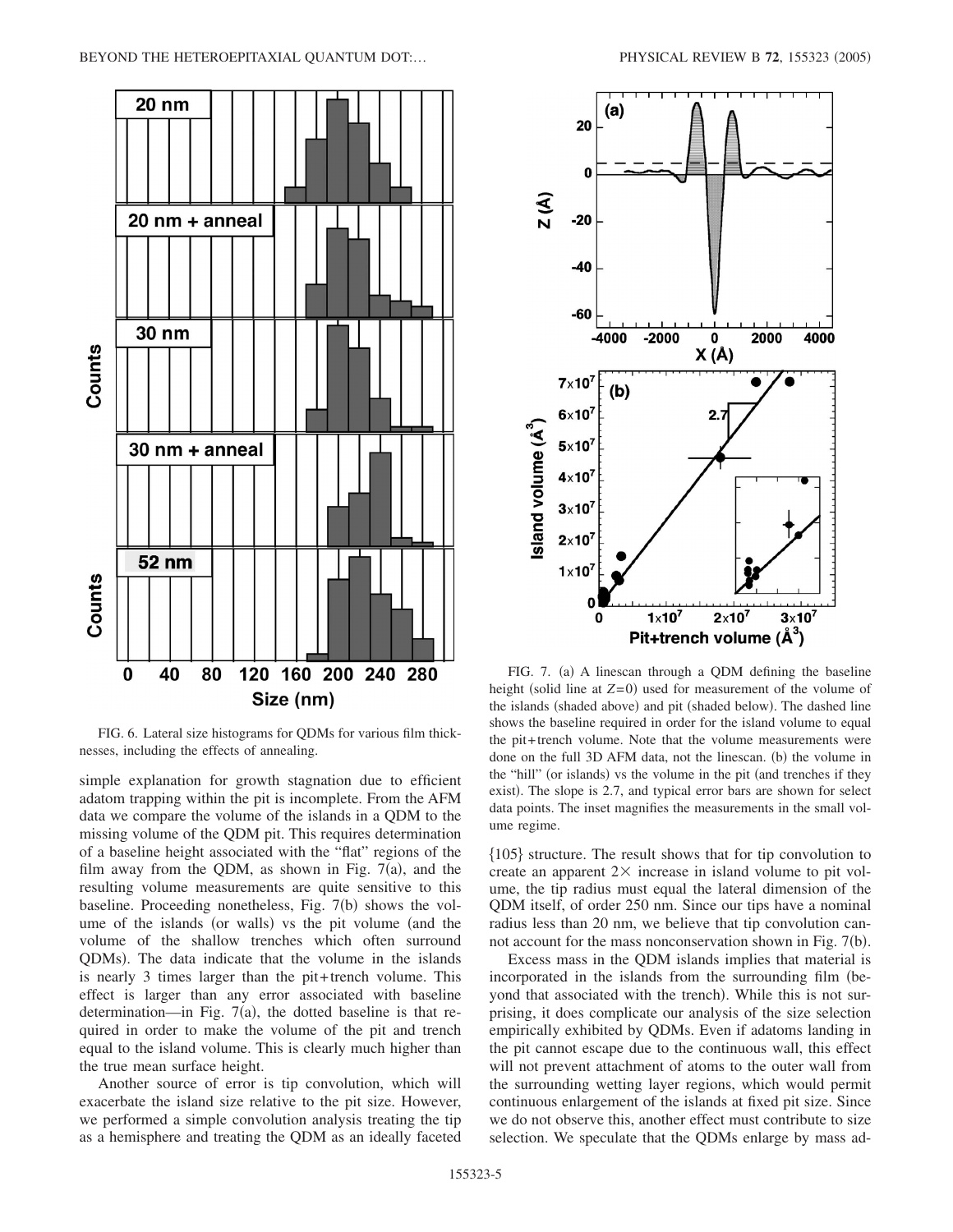

FIG. 8. The mean lateral size of QDMs vs strain (or Ge content). The dashed curve is a fit to strain<sup>-1</sup>.

dition from the external wetting layer regions until the walls become large enough relative to the pit such that elastic repulsion between "islands" composing the wall prevents further growth. At this stage the island shape stabilizes and then the QDM *size* is further maintained by the kinetic effect described earlier and in Ref. 18

The QDM also exhibits an inverse scaling with the mismatch strain (or Ge content). The challenge is to find the right deposition conditions to produce preferential pit formation as a function of the strain.19 So far we have succeeded in obtained QDMs for Ge fraction ranging from 0.25–0.40. The lateral size of the QDM as a function of Ge fraction is shown in Fig. 8, where the scaling due to strain is apparent. The data fit better to a scaling of size varying as the inverse of strain rather than the inverse square of the strain, although with only three data points and a limited range of compositions, this result is not definitive. Inverse strain scaling has been observed in quantum dot arrays by others.<sup>3,4</sup> These results indicate that QDMs can be formed in the true nanoscale regime, if the right deposition conditions can be identified. For pure Ge, this is likely to be an extremely small kinetic "window" requiring very large deposition rates, which may be unattainable in practice.

#### **Pit formation**

QDMs form in a kinetic regime where pits are the primary kinetic pathway for strain relaxation. The deposition conditions used in these experiments cause a metastable, thick wetting layer to form that provides a reservoir of strained material for pits to grow down into. The mechanistic origins of pits are still poorly understood, so this section provides further data and discussion that attempts to clarify this important issue. We begin by first reiterating that pits are viable strain-relieving features; in fact, pits relieve strain somewhat more efficiently than islands of equivalent size and shape.<sup>15</sup>

It is important to ascertain whether the pit formation observed here is an intrinsic strain relief mechanism due to the kinetic conditions, or whether the process is associated primarily with impurities or defects. Structures similar in appearance to our QDMs were observed previously when carbide contaminants present on the original Si growth surface lead to pit formation in both the *buffer* and the alloy.20 We also observe this behavior when our MBE chamber is insufficiently clean. Under our standard vacuum conditions, however, such macropits are not observed.

Further, note that at no time during the evolution of a QDM does the central pit ever reach the GeSi/Si heterointerface. This is conclusive evidence that our QDMs do not nucleate at asperities present on the buffer surface prior to alloy growth. Cross-sectional transmission electron microscopy demonstrates that there are no threading dislocations or other obvious defects emanating from the bottom of the pit. However, we cannot completely rule out some influence by nanoscale surface defects in determining the location where pits first form. The fact that a flat buffer and an initially flat wetting layer can be grown implies that such defects would have to dynamically aggregate during alloy deposition (perhaps associated with the high  $R_{\text{dep}}$ ) to eventually promote pit formation. We have found that lower areal densities of QDMs are observed under the cleanest obtainable conditions in our MBE (base pressures less than  $5 \times 10^{-11}$  Torr), and pit formation starts at larger thicknesses, both of which are consistent with some role for dynamic defect aggregation. At this time, no firm conclusion is possible; however, even if the initial formation event of a nanoscale pit is heterogeneous, subsequent pit enlargement, faceting, and cooperative island nucleation is almost certainly intrinsically driven by strain energy reduction.

Another important issue associated with pit formation is whether pits are faceted in the earliest stages of their growth, which would suggest that they form via nucleation. True nucleation requires a fluctuation from the locally flat (001) surface to form a fully faceted pit having a critical volume defined by the balance between elastic and surface energy.<sup>15</sup> A lack of faceting would indicate that instabilities somehow govern pit formation. We first examine detailed ex situ AFM images of pit evolution in the early stages of their growth.

## *Ex situ AFM*

Figure 9 shows AFM topographs of pit evolution for film thicknesses of (a)  $7.2$  nm, (b)  $8.4$  nm, and (c)  $10.2$  nm. Corresponding linescans are shown in Fig.  $10(a)$ , while Fig. 10(b) shows the surface angle profile. At 7.2 nm, a low density of shallow pits formed, of order 0.5–0.7 nm deep, with maximum surface angles of  $2^{\circ}-2.5^{\circ}$ . With increasing film thickness, the pits enlarge and the surrounding islands gradually become more prominent. Figure  $10(a)$  suggests that, even as the pit enlarges, there is still adatom attachment at the bottom of the pit, which moves away from the heterointerface as deposition proceeds. At  $h_f = 10.2$  nm, the larger pits are bordered by four discrete islands, arranged along the  $(100)$  in-plane directions. This is the incipient QDM structure.

Even at the smallest film thickness  $(7.2 \text{ nm})$ , the lateral dimension of the pit and its associated mounds is about 150 nm, which is already 68% of the final lateral dimension of the mature QDM. Thus the lateral length scale is established early in the process, clearly relating to the intrinsic length scale associated with strain-driven roughening. During these early stages of pit formation, no obvious faceting is observed—the local surface slope appears to continuously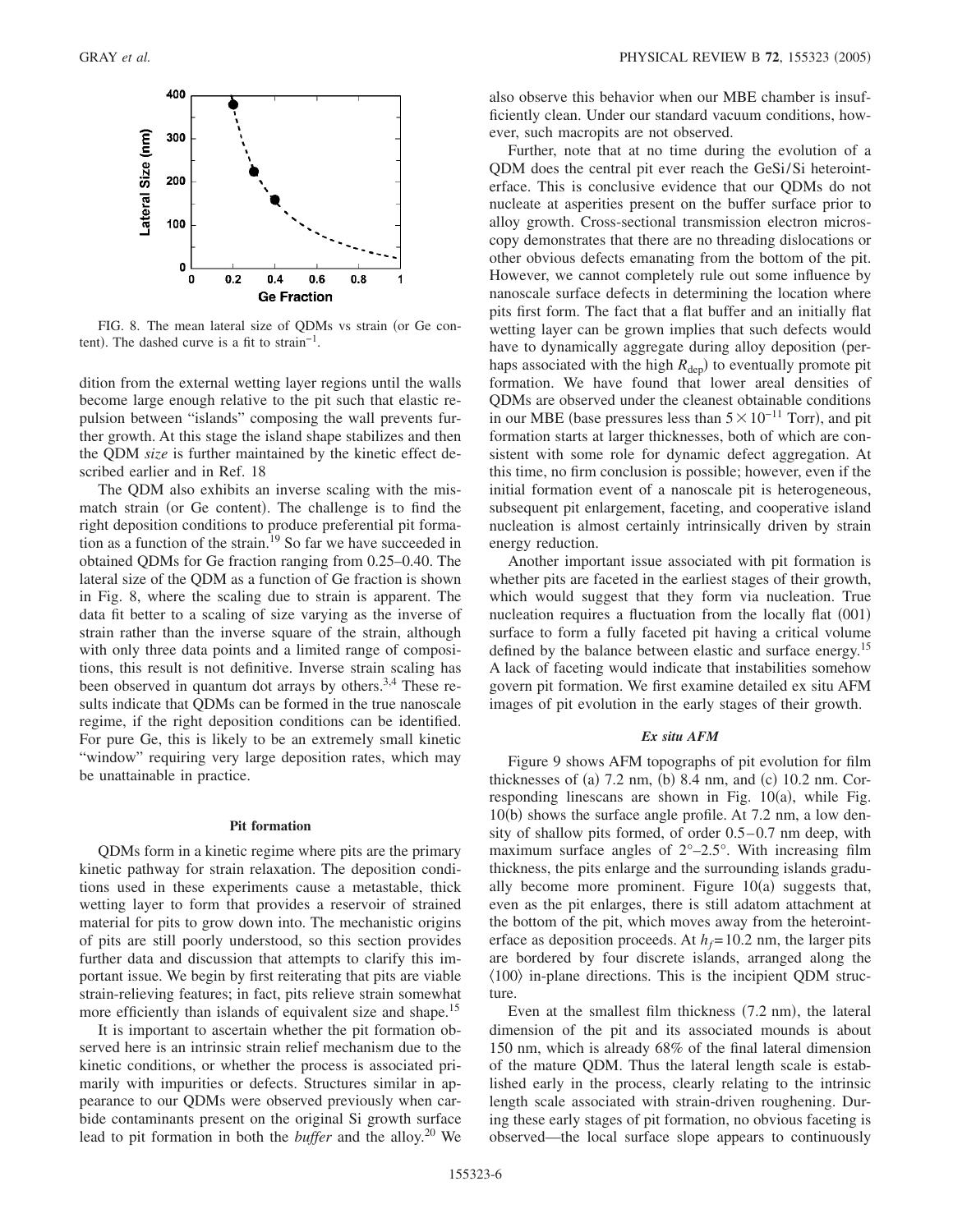

FIG. 9. Pits forming at  $h_f = (a)$  7.2 nm, (b) 8.4 nm, and (c) 10.2 nm. The lines show the linescan directions for Fig. 10, and have been offset so that the pits can be clearly seen. AFM images are  $1.3 \times 1.3$   $\mu$ m.

vary as a function of lateral position. Furthermore, as a function of film thickness, the maximum local slope appears to continuously increase, at least until  $\{105\}$  facets form in the later stages of evolution.<sup>21</sup> This result suggests that pits do not form via nucleation.

## *In situ STM*

To obtain a higher resolution view of pits, free of any surface oxide, GeSi growth was performed in a unique



FIG. 10. (a) Line profiles through the pits in Fig. 9. On the left side, the profiles are drawn offset to represent the film thicknesses at which they occur, thus the bottom of the plot represents the heterointerface. On the right side, the bottoms of the pits have been aligned, to better illustrate the shape evolution. (b) The surface angle relative to (001) from the linescan data. Diamonds from pit (i), open circles from pit (ii), and closed circles from pit (iii).

magnetron-sputtering-based MBE with *in situ* scanning tunneling microscopy (STM). The STM is capable of obtaining image sizes in excess of  $2 \mu m^2$  with atomic resolution (32 kilopixel)/scan line), thus combining the superior image statistics of large scan areas with full atomic detail, which is ideal given the low areal density of our pits arrays. Figure 11 shows a first image obtained on a  $Ge<sub>0.3</sub>Si<sub>0.7</sub>$  film grown at 550 °C and 0.09 nm/s to a film thickness of 5 nm. Numerous shallow pits (islands),  $2-3$  ml deep (high) are observed, typical of growth under kinetically limited conditions. However, a small fraction of the pits are deeper, 5–7 ml deep, with local maximum surface angles of 3°–6°. The linescan in Fig. 11 highlights one such pit. These pits occur with a density similar to those shown in Fig. 9 and we will assume here that they are the same type of structure. The STM shows that the outer edges of the pits have an inverse wedding cake structure of  $2 \times n$  reconstructed (001) terraces and steps, but in the central portion of each pit there is a small, deep hole (see the linescan in Fig. 11). The hole in the linescan of Fig. 11 is only 3 monolayers deep with a measured sidewall angle of 5°–6°, but we cannot rule out tip convolution affects for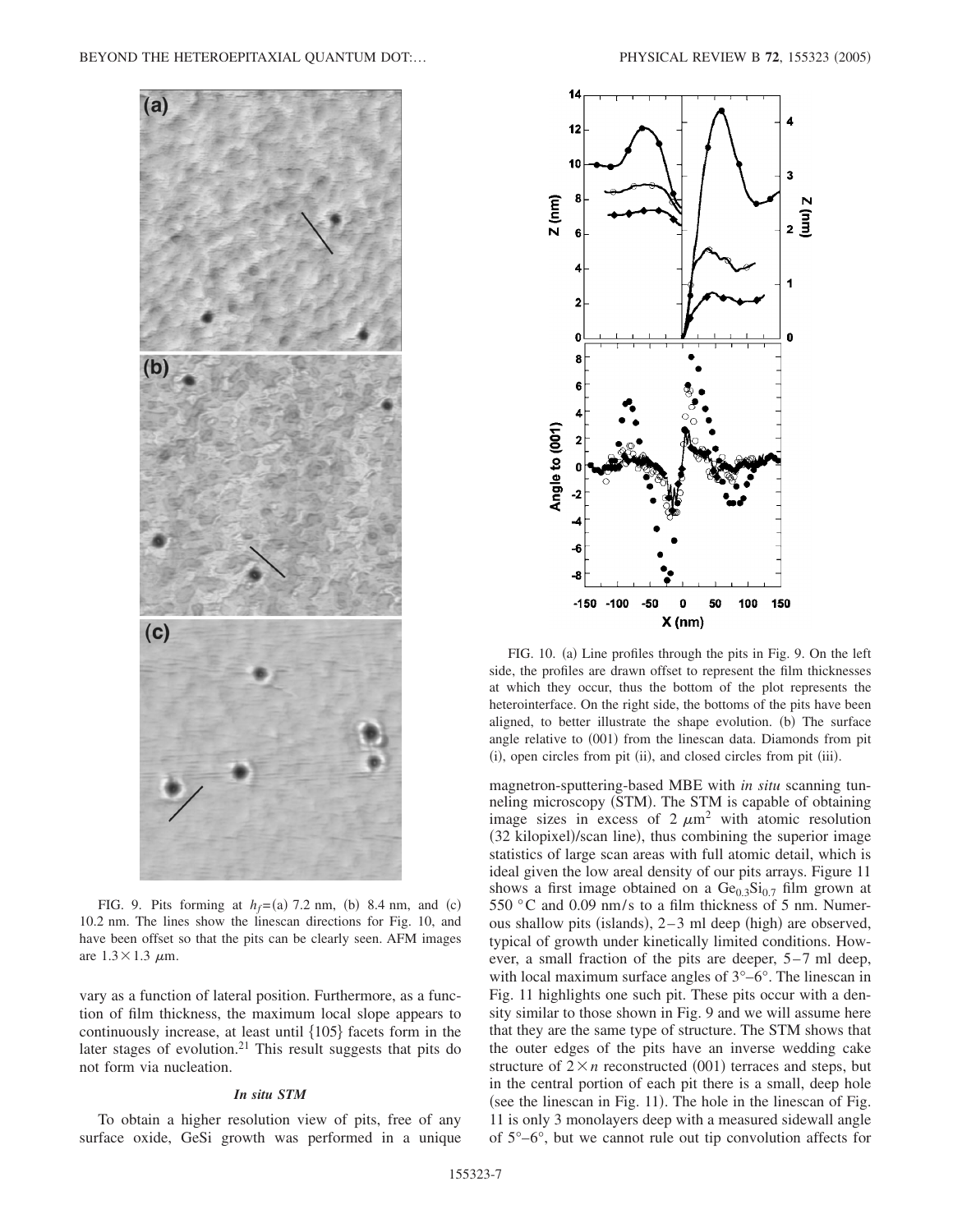

FIG. 11.  $230 \times 230$  nm *in situ* STM image (part of a larger 1.1  $\mu$ m scan) of a Ge<sub>0.3</sub>Si<sub>0.7</sub>/Si (001) film grown by magnetron sputtering using the nominal QDM deposition parameters. A linescan across a deeper pit (location identified by the line on the image) is shown in the lower panel.

this small structure. At this time we are not able to resolve whether this central region is truly faceted, or simply is the cusp of a cracklike structure where steps have bunched. Additional STM images at different thicknesses and further analysis will be published elsewhere.

#### **Kinetic Monte Carlo simulations**

Recently, two-dimensional kinetic Monte Carlo (KMC) simulations of Ge/Si heteroepitaxy identified three different regimes of roughening as a function of deposition rate at fixed deposition temperature.<sup>22</sup> At low deposition rate, discrete islands formed from an initial instability. At very high rates, the film remained flat to the largest thicknesses simulated. However, at intermediate deposition rates, the film grew as a thick, metastable wetting layer, followed by formation of discrete pits as the preferred strain relief mechanism. Given the apparent correspondence of this behavior to our experimental results, we have extended the KMC simulations to focus on pit formation for lower strains and a wider range of deposition parameters. The film and substrate system is modeled by a square lattice of balls and springs representing atoms and elastic interactions. The substrate consists of  $2048 \times 2048$  atoms. Its lattice constant  $a_s = 2.72$  Å which gives an atomic density consistent with that of silicon. Periodic boundary conditions in the lateral direction are assumed. Nearest and next-nearest-neighboring atoms are directly connected by springs with force constants 13.85 eV/ $a_s^2$  and 6.92585 eV/ $a_s^2$ , respectively. Adatom dif-



FIG. 12. Surface height profiles resulting from 2D KMC calculations for  $Ge_{0.5}Si_{0.5}/Si$  (01) growth. (a)  $T_{dep}=450$  ° *C*, with  $R_{dep}$  $= 1$  ml/s (top), 2 ml/s (middle), and 4 ml/s (bottom). (b)  $T_{dep}$ =550 °C, with  $R_{\text{dep}}$ =10 ml/s (top), 20 ml/s (middle), and 40 ml/s (bottom). In all panels, each contour represents a thickness increment of 20 ml, and the *Z* scale ticks are every 2 nm.

fusion, which plays a central role in the morphological evolution, is simulated using an activated hopping algorithm. Specifically, every topmost atom m in the film can hop to another random site within a distance of  $\pm 20$  columns at a rate  $R_0 \exp[-(n_m \gamma - \Delta E_m - E_0)/k_B T]$ . Here,  $n_m \gamma$  is a bond energy term with  $\gamma$  and  $n_m$  denoting, respectively, the bond strength and the number of nearest- and next-nearest neighbors of atom *m*. We take  $\gamma = 0.4$  eV. An elastic energy term  $\Delta E_m$  is defined as the difference in the strain energy of the whole lattice at mechanical equilibrium when the site is occupied versus unoccupied. According to this hopping rate, poorly coordinated or highly strained atoms hop preferentially as expected intuitively. We also put  $E_0 = 0.53$  eV and  $R_0$ =7.24 × 10<sup>10</sup> s<sup>-1</sup> following Ref. 22. Elastic couplings of adatoms with the rest of the system are neglected and surface steps of more than two atoms high are forbidden. Accelerated algorithms including a Green's function approach for the repeated calculation of the lattice elastic energy have been used. A simulation reported here involves up to 4  $\times$  10<sup>8</sup> hopping events and takes 10 days to execute on a 3 GHz Pentium computer.

Figure 12 shows select KMC simulation results for Ge<sub>x</sub>Si<sub>1-x</sub> growth (x=0.5) at 450 and 550 °C. The evolving surface contours are shown as a function of deposited film thickness.23 The range of deposition rates over which pits preferentially form depends strongly on both the deposition temperature and the composition. For fixed composition, higher deposition temperatures require much higher deposition rates in order to observe pit formation. Figure 12 shows that at lower rates, pits form earlier and more frequently from the correlated instability. In this regime, pits quickly penetrate to the heterointerface. At higher rates, the rate of pit formation and enlargement is clearly retarded. Pits that form early will reach the heterointerface, but pits that form at larger thicknesses often do not penetrate completely downwards to the interface. Shallow islands are observed next to pits as material accumulates preferentially alongside the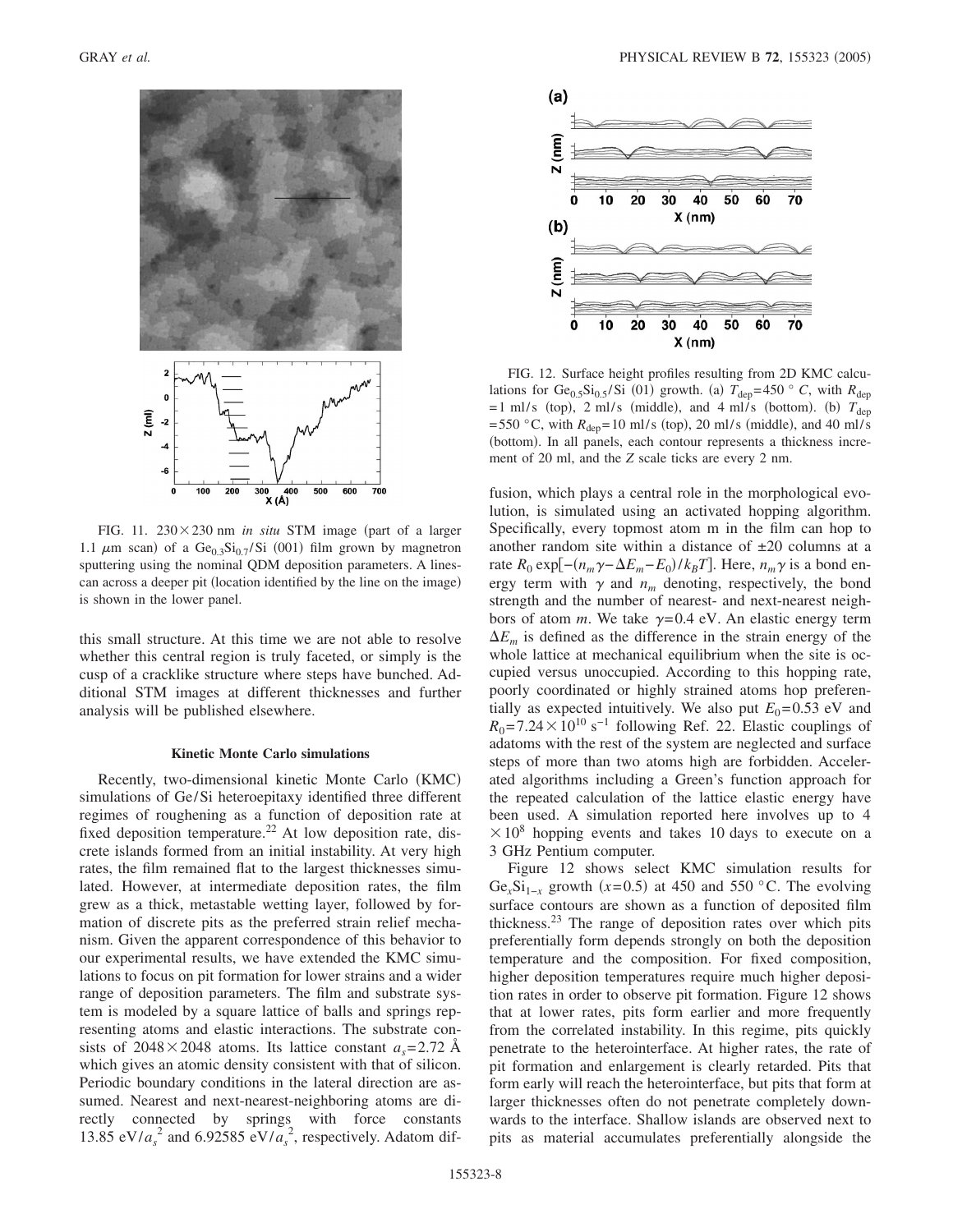strain-relieving pit edge. However, the effect is weaker than observed in experiment.

Detailed examination of the simulation results provides a picture that qualitatively reconciles how localized pit formation can occur via instability rather than nucleation. Under kinetically limited growth conditions, reduced adatom mobility can stabilize the wetting layer to thicknesses well above the equilibrium value, suppressing the large-scale collective instability. If the adatom mobility is too low, roughening will not occur even for very large thicknesses (in real experiments, of course, misfit dislocations will eventually enter the film as the preferred relaxation mode, but this alternative is not captured in our simulations). However, under appropriate deposition conditions, there can be just enough diffusion to permit the surface instability to operate, but the correlated surface-height "wave" is strongly damped after a few wavelengths, effectively localizing the development of roughness. The local "patches" of instability can be evanescent, smoothing out again as deposition continues. But in some cases, the trough in between two mounds can stabilize into a pit, and the material ejected from the pit accumulates alongside the pit via cooperative nucleation, forming an incipient QDM.

Several issues must be noted. (1) Two-dimensional KMC produces no true facets, and faceting is clearly important to the final QDM structure. (2) The detailed nature of the surface reconstruction and step structure is not accounted for. (3) Pits in the KMC model either grow to the heterointerface or maintain fixed distance from the interface, while our previous experiments have shown that the pit associated with a mature QDM actually moves *away* from the heterointerface.<sup>18</sup> (4) The KMC model has no mechanism to produce an equilibrium wetting layer. (5) Deposition parameters from KMC that lead to pit formation do not match well with experiment. In particular, we have not been able to reproduce pit formation at Ge fraction=0.3 by KMC. This may only be possible at larger lattice size and at the expense of much longer run time.

Nonetheless, the view of a damped instability forming local patches of 3D roughness that lead to discrete pit formation (and ultimately, formation of QDMs) seems plausible, and is in reasonable qualitative agreement with experiment. However, more extensive *in situ* STM analysis is needed to develop a definitive picture of the detailed pit formation mechanism.

### **Simultaneous formation of compact and extended structures**

We have shown previously that stopping growth while in the early stage of pit formation, and then annealing the pit array at the deposition temperature (550 $\degree$ C), causes a 1D instability wherein the pits elongate into grooves that can be  $20\times$  longer than they are wide.<sup>24</sup> A representative micrograph is shown in Fig. 13. The detailed mechanism for the lengthening instability is still not well understood. The simplest reasonable explanation is geometric in origin: the formation of islands surrounding the pit does not proceed initially with ideal four-fold symmetry. It is often the case that one or more sides of the pit are not bounded by islands—see Fig. 9. Thus, during annealing, the pit can grow laterally



FIG. 13. Annealing a 5-nm-thick sample containing only pits [similar to Fig.  $9(a)$ ] at the deposition temperature for 1 h produces an array of faceted grooves and a variety of island shapes. The AFM image is  $4 \times 4$   $\mu$ m.

more easily in the direction of an unbounded side, initiating anisotropic extension of the pit. The ejected material will tend to accumulate on the already-nucleated islands on the bounded sides of the pit, thus forming the groove and ridge structure shown in Fig. 13.

When additional material is deposited on the groove and ridge structure, the resulting morphology is shown in Fig. 14. While quite complex, there are several notable features. The structure contains a mix of highly anisotropic wirelike features, QDMs, and individual quantum dots. Clearly the wires and quantum dots form due to cooperative nucleation<sup>13</sup> due to the presence of the initial groove and ridge structure created during the anneal. Pits that did not elongate during the annealing step, or newly formed pits during deposition, serve as the sites for symmetric QDM formation. Thus, by inserting a simple annealing step into the standard QDM growth recipe, we have significantly modified the morphological evolution, enabling simultaneous self-assembly of both compact (QDMs and QDs) and extended (wires) features.



FIG. 14. The morphology resulting from the sequence: growth of  $Ge_{0.3}Si_{0.7}$  at 550 °C, 0.09 nm/s, to 5 nm thickness, annealing *in situ* for 1 h at 550  $\degree$ C, continued alloy growth to 30 nm total thickness at 550 °C, 0.09 nm/s. The AFM image is  $5 \times 5 \mu$ m.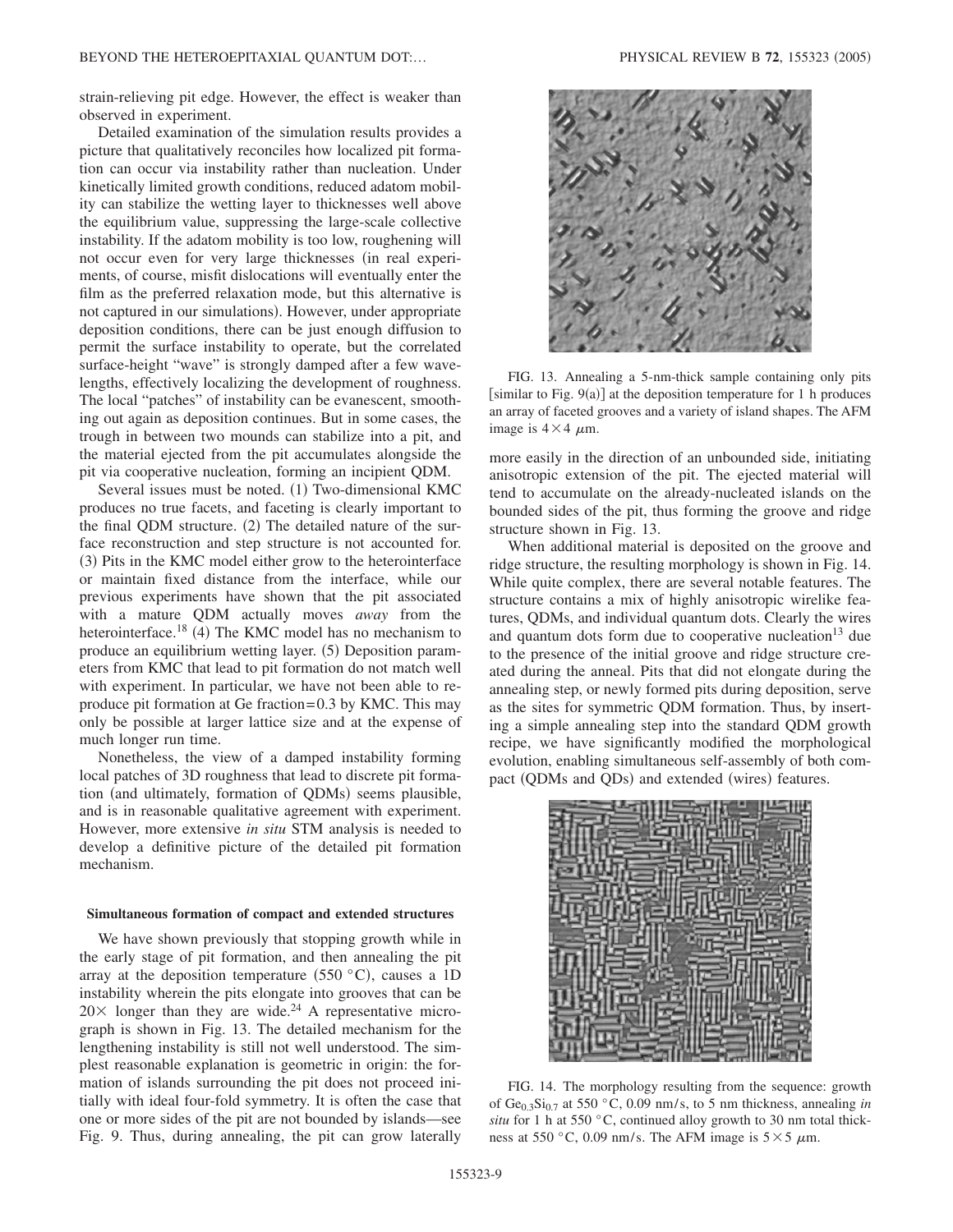If we view QDMs as logic elements in the QCA architecture, QDs as storage elements for charge, and wires as interconnects, then we have, in essence, self-assembled the primary components of a logic circuit. Of course, we are actually still very far from self-assembling functional logic. Our structures are randomly located, they are at too large a length scale, they will not yet confine charge efficiently at room temperature (since the wetting layer and the morphological features are nominally of the same composition), and they are not doped, passivated or isolated. However, some of these issues can be addressed. Features such as dots and QDMs can be located precisely using substrate prepatterning, e.g., with a focused ion beam.<sup>25,26</sup> Length scale reduction can be accomplished by growing with higher Ge content (see Fig. 8). Better charge confinement will require that the dots and wires have enriched Ge content compared to the underlying matrix–this may be possible using prepatterning approaches, and we are examining whether there may be a tendency for QDMs to naturally enrich with Ge compared to the wetting layer.

#### **SUMMARY**

Additional degrees of freedom in strain-induced surface morphological evolution are obtained through the manipulation of the deposition parameters during GeSi/Si MBE. Growth in a kinetic regime where surface diffusion is reduced but not entirely suppressed results in the preferred formation of pits in a metastable wetting layer. These pits appear to be intrinsic, self-assembled features associated with a damped surface instability. Additional deposition on the pits leads to the formation of quantum dot molecules—

\*Email address: jafloro@sandia.gov

- <sup>1</sup> J. A. Floro, E. Chason, R. D. Twesten, R. Q. Hwang, and L. B. Freund, Phys. Rev. Lett. **79**, 3946 (1997).
- <sup>2</sup> J. A. Floro, E. Chason, L. B. Freund, R. D. Twesten, R. Q. Hwang, and G. A. Lucadamo, Phys. Rev. B 59, 1990 (1999).
- $3$  P. Sutter and M. G. Lagally, Phys. Rev. Lett. **84**, 4637 (2000).
- 4R. M. Tromp, F. M. Ross, and M. C. Reuter, Phys. Rev. Lett. **84**, 4641 (2000).
- <sup>5</sup> J. Tersoff, B. J. Spencer, A. Rastelli, and H. von Kanel, Phys. Rev. Lett. **89**, 196104 (2002).
- 6P. Sutter, P. Zahl, and E. Sutter, Appl. Phys. Lett. **82**, 3454  $(2003).$
- <sup>7</sup> J. A. Floro, E. Chason, M. B. Sinclair, L. B. Freund, and G. A. Lucadamo, Appl. Phys. Lett. **73**, 951 (1998).
- <sup>8</sup> J. A. Floro, M. B. Sinclair, E. Chason, L. B. Freund, R. D. Twesten, R. Q. Hwang, and G. A. Lucadamo, Phys. Rev. Lett. **84**, 701 (2000).
- <sup>9</sup>M. Tomitori, K. Watanabe, M. Kobayashi, and O. Nishikawa, Appl. Surf. Sci. 76/77, 322 (1994).
- 10F. M. Ross, J. Tersoff, and R. M. Tromp, Phys. Rev. Lett. **80**, 984  $(1998).$
- <sup>11</sup> J. A. Floro, G. A. Lucadamo, E. Chason, L. B. Freund, M. Sinclair, R. D. Twesten, and R. Q. Hwang, Phys. Rev. Lett. **80**, 4717 (1998).

bound, fourfold symmetric configurations of a central  $\{105\}$ pit and four islands that could be useful in the quantum cellular automata computing architecture. QDMs exhibit good size selection, due to a combination of effects including intrinsic length scaling, a shape that exhibits a local minimum in elastic energy due to interisland elastic repulsion effects, and efficient capture of adatoms within the central pit. By inserting an annealing step within the QDM growth process, we elongate pits into highly anisotropic grooves and ridges. Subsequent growth on this morphology leads to simultaneous self-assembly of wires, dots, and molecules. This work provides both progress and some promise towards the goal of functional self-assembled nanologic circuits, although many challenges still remain.

## **ACKNOWLEDGMENTS**

The authors acknowledge helpful discussions with J. Tersoff, L. Sander, G. Snider, F. Ross, R. Tromp, and B. Swartzentruber. Work at the UVa was performed under a Materials Research Science and Engineering Center Grant No. DMR-0080016), and a Focused Research Group (Grant No. DMR-0075116), funded by the National Science Foundation. C.H.L. was supported by HK RGC, Grant No. PolyU-5289/02P. Work at Brookhaven was performed under the auspices of the U.S. Department of Energy under Contact No. DE-AC02-98CH10886, and was supported by NSF Grant No. DMR-0208673. Work at Sandia was supported by the DOE Office of Basic Energy Sciences. Sandia is a multiprogram laboratory of the United States Department of Energy operated by Sandia Corporation, a Lockheed Martin Company, under Contract No. DE-AC04-94AL85000.

- 12D. E. Jesson, M. Kastner, and B. Voigtlander, Phys. Rev. Lett. **84**, 330 (2000).
- 13D. E. Jesson, K. M. Chen, S. J. Pennycook, T. Thundat, and R. J. Warmack, Phys. Rev. Lett. 77, 1330 (1996).
- <sup>14</sup> J. L. Gray, R. Hull, and J. A. Floro, Appl. Phys. Lett. **81**, 2445  $(2002).$
- <sup>15</sup> J. Tersoff and F. K. LeGoues, Phys. Rev. Lett. **72**, 3570 (1994).
- <sup>16</sup>C. S. Lent and P. D. Tougaw, Proc. IEEE **85**, 541 (1997).
- <sup>17</sup> I. Amlani, A. O. Orlov, G. Toth, G. H. Bernstein, C. S. Lent, and G. L. Snider, Science 284, 289 (1999).
- <sup>18</sup> J. L. Gray, N. Singh, D. M. Elzey, R. Hull, and J. A. Floro, Phys. Rev. Lett. 92, 135504 (2004).
- 19T. E. Vandervelde, P. Kumar, T. Kobayashi, J. L. Gray, T. Pernell, J. A. Floro, R. Hull, and J. C. Bean, Appl. Phys. Lett. **83**, 5205  $(2003).$
- $^{20}$ M. Krishnamurthy, J. S. Drucker, and J. A. Venables, J. Appl. Phys. 69, 6461 (1991).
- <sup>21</sup>We note that a better approach to searching for preferred facets would be to construct surface angle histograms from the full areal data of the AFM images, such as those shown in Ref. 6. However, the low areal density of pits, combined with the inability of our AFM to obtain reliable data over very short scan lengths, has stymied our ability to garner statistically useful